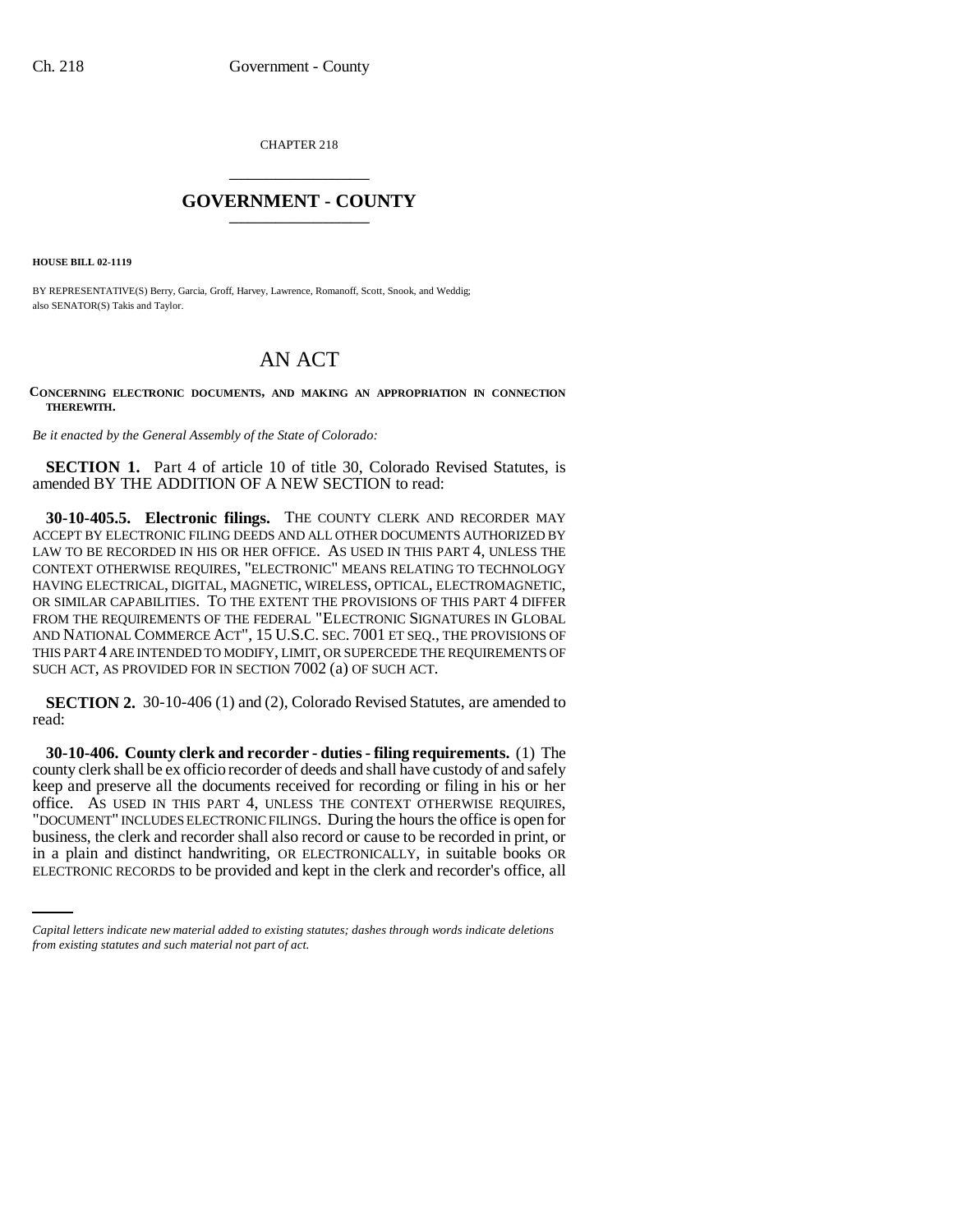documents authorized by law to be recorded in his or her office and shall perform all other duties required by law.

(2) Upon recording any document to which a documentary fee applies, the clerk and recorder shall forward a clear, complete, and accurate copy of such document to the office of the county assessor. THE CLERK AND RECORDER MAY FORWARD THE COPY ELECTRONICALLY TO SAID OFFICE.

**SECTION 3.** 30-10-408 (3), Colorado Revised Statutes, is amended to read:

**30-10-408. Grantor and grantee indices to be kept by county clerk and recorder.** (3) (a) In counties with the capability, the county clerk and recorder may substitute printouts, microfiches, aperture cards, or other legible photographic or computerized ELECTRONIC processes for the books and indices required by subsections (1) and (2) of this section. The security and public inspection provisions of section 30-10-407 shall apply to all such printouts, microfiches, aperture cards, or other photographic or computerized ELECTRONIC records. Both the grantor and grantee indices may be combined in one alphabetical listing with proper coding to indicate grantor and grantee, with both the grantor and grantee appearing in proper alphabetical order.

(b) A general index of releases may be maintained on printouts, microfiches, or aperture cards, by other legible photographic or computerized ELECTRONIC process, or in a separate book of releases containing a space to enter new index numbers of releases on a numerical listing of the original recording information of the document being released.

(c) Records kept under the provisions of this subsection (3) may substitute reception or index numbers for volume, film, or page numbers, and any computer ELECTRONIC records may contain indices for as many years as the county clerk and recorder may deem useful for public inspection.

**SECTION 4.** 30-10-409 (2) and (3), Colorado Revised Statutes, are amended, and the said 30-10-409 is further amended BY THE ADDITION OF A NEW SUBSECTION, to read:

**30-10-409. Reception book - form - contents - acceptance for recording.** (2) When any document has been accepted by the clerk and recorder for recording or filing and the proper fee has been paid, such document shall be deemed to be recorded for all purposes. AS SOON AS PRACTICAL AFTER A DOCUMENT HAS BEEN RECEIVED, the clerk and recorder shall immediately endorse upon such document  $a$ certificate, INFORMATION, WHICH MAY BE IN ELECTRONIC FORM, noting the day, hour, and minute of its reception ACCEPTANCE FOR RECORDING, the index or reception number, the volume, film or page where recorded, if such are used, and the fee received for recording the same and shall immediately make an entry of the same in the reception book, under the appropriate heading, with the amount paid as fee for recording the same. A DOCUMENT SHALL BE DEEMED ACCEPTED AS OF THE DATE AND TIME OF ITS ENDORSEMENT. THE CLERK AND RECORDER'S ENDORSEMENT MAY BE DONE ELECTRONICALLY. WHEN SUCH ENDORSEMENT IS MADE ELECTRONICALLY, THE ENDORSEMENT SHALL BE IMMEDIATELY PERCEPTIBLE AND REPRODUCIBLE. ANY DOCUMENT THAT IS RECEIVED ELECTRONICALLY SHALL BE ACCEPTED AND ENDORSED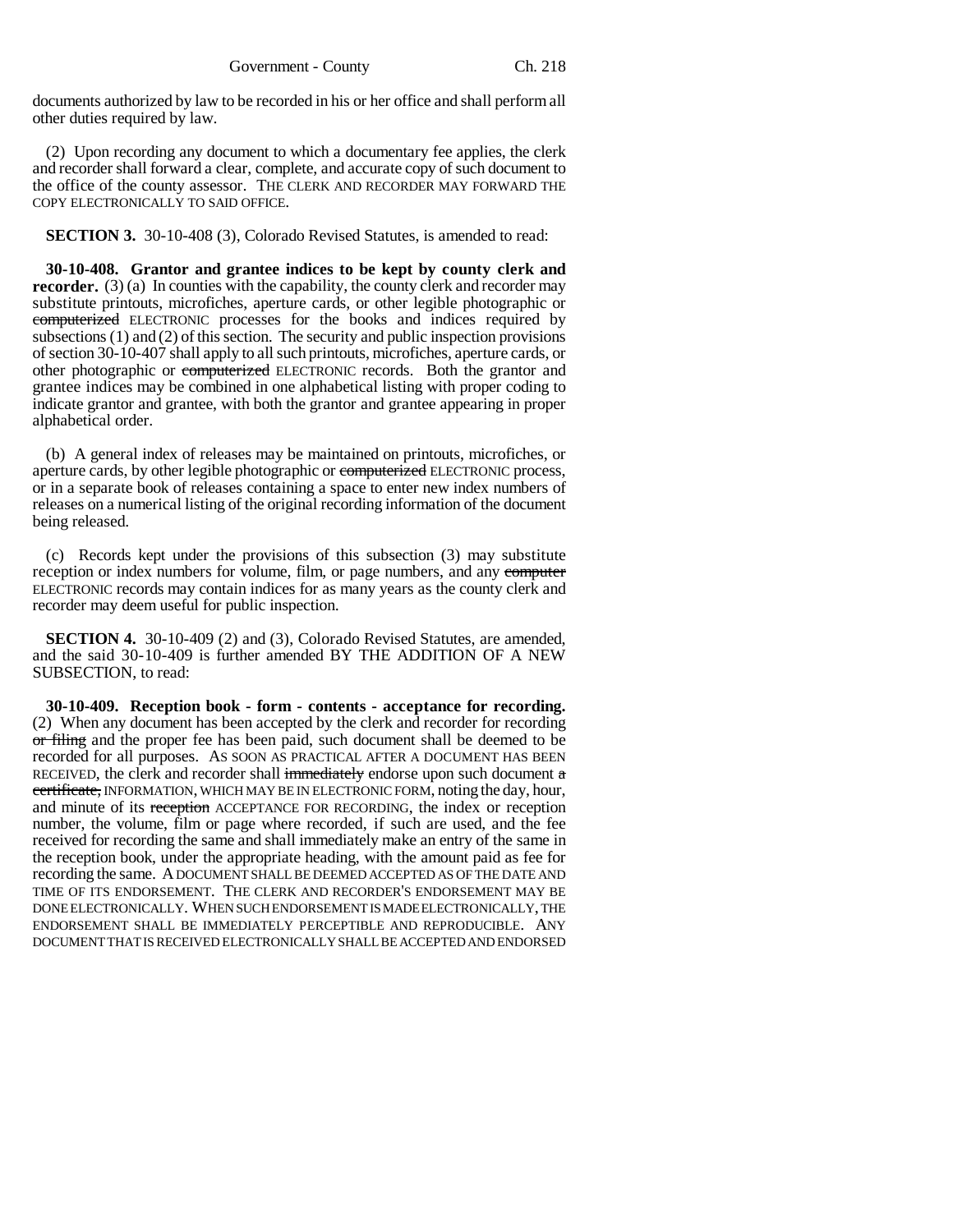#### Ch. 218 Government - County

BY THE END OF THE DAY THAT THE DOCUMENT IS RECEIVED IF THE DOCUMENT IS RECEIVED BY 3 P.M. ON A BUSINESS DAY OR BY THE END OF THE NEXT BUSINESS DAY IF THE DOCUMENT IS NOT RECEIVED ON A BUSINESS DAY OR IT IS RECEIVED AFTER 3 P.M. ON A BUSINESS DAY. After such document has been ENDORSED AND processed for recording, the clerk and recorder, without additional fee or charge, shall deliver it by regular mail, ELECTRONIC DELIVERY, or personal delivery to the person authorized to receive the same, writing the name of the person to whom it is delivered in an appropriate column IN THE RECEPTION BOOK.

(3) In counties with the capability, the county clerk and recorder may substitute printouts, microfiches, aperture cards, or other legible photographic or computerized ELECTRONIC processes for the reception book required by this section; except that proper audit controls of cash receipts shall be maintained in compliance with governmental audit procedures.

(5) A CLERK AND RECORDER WHO DECIDES TO ACCEPT ELECTRONIC FILINGS SHALL ESTABLISH PROCEDURES FOR SUCH ELECTRONIC FILINGS. SUCH PROCEDURES SHALL NOT BE ESTABLISHED UNTIL THE CLERK AND RECORDER HAS CONSIDERED THE RECOMMENDATIONS MADE BY THE CLERK AND RECORDER ELECTRONIC FILING TECHNOLOGY FUND ADVISORY PANEL ISSUED PURSUANT TO SECTION 30-10-423 (4). NO ELECTRONIC FILINGS SHALL BE ACCEPTED BY THE CLERK AND RECORDER UNTIL THE CLERK AND RECORDER HAS ESTABLISHED AND MADE PUBLICALLY AVAILABLE THE PROCEDURES FOR ELECTRONIC FILINGS. THE CLERK AND RECORDER MAY DESIGNATE THE METHODS BY WHICH HE OR SHE WILL ACCEPT PAYMENT OF FEES FOR ELECTRONIC FILINGS. NOTHING IN THIS ARTICLE SHALL BE INTERPRETED TO REQUIRE ANY CLERK AND RECORDER TO ACCEPT ELECTRONIC FILINGS. NOTHING IN THIS ARTICLE SHALL ABRIDGE THE POWER OF ANY CLERK AND RECORDER TO ACCEPT OR REJECT ELECTRONIC FILINGS IN ACCORDANCE WITH THE PROVISIONS OF SECTION 38-35-202, C.R.S.

**SECTION 5.** Part 4 of article 10 of title 30, Colorado Revised Statutes, is amended BY THE ADDITION OF THE FOLLOWING NEW SECTIONS to read:

**30-10-421. Filing surcharge - repeal.** (1) BEGINNING SEPTEMBER 1, 2002, THE COUNTY CLERK AND RECORDER SHALL COLLECT A SURCHARGE OF ONE DOLLAR FOR EACH DOCUMENT RECEIVED FOR RECORDING OR FILING IN HIS OR HER OFFICE. THE SURCHARGE SHALL BE IN ADDITION TO ANY OTHER FEES PERMITTED BY STATUTE.

(2) THE COUNTY CLERK AND RECORDER SHALL TRANSMIT FIFTY CENTS OUT OF EACH DOLLAR COLLECTED TO THE STATE TREASURER WHO SHALL CREDIT THE SAME TO THE CLERK AND RECORDER ELECTRONIC FILING TECHNOLOGY FUND CREATED IN SECTION 30-10-422.

(3) THE COUNTY CLERK AND RECORDER MAY RETAIN THE REMAINING FIFTY CENTS OUT OF EACH DOLLAR COLLECTED TO BE UTILIZED TO DEFRAY THE COSTS OF IMPLEMENTING AND PROVIDING ELECTRONIC FILING AND RECORDING CAPABILITIES. IF THE CLERK AND RECORDER ELECTS NOT TO RETAIN ANY PORTION OF THE FIFTY CENTS, HE OR SHE SHALL TRANSMIT SUCH UNUSED PORTION TO THE STATE TREASURER WHO SHALL CREDIT THE SAME TO THE CLERK AND RECORDER ELECTRONIC FILING TECHNOLOGY FUND. IF THE CLERK AND RECORDER RETAINS ANY PORTION OF THE FIFTY CENTS BUT DOES NOT USE SUCH MONEYS TO DEFRAY THE COSTS OF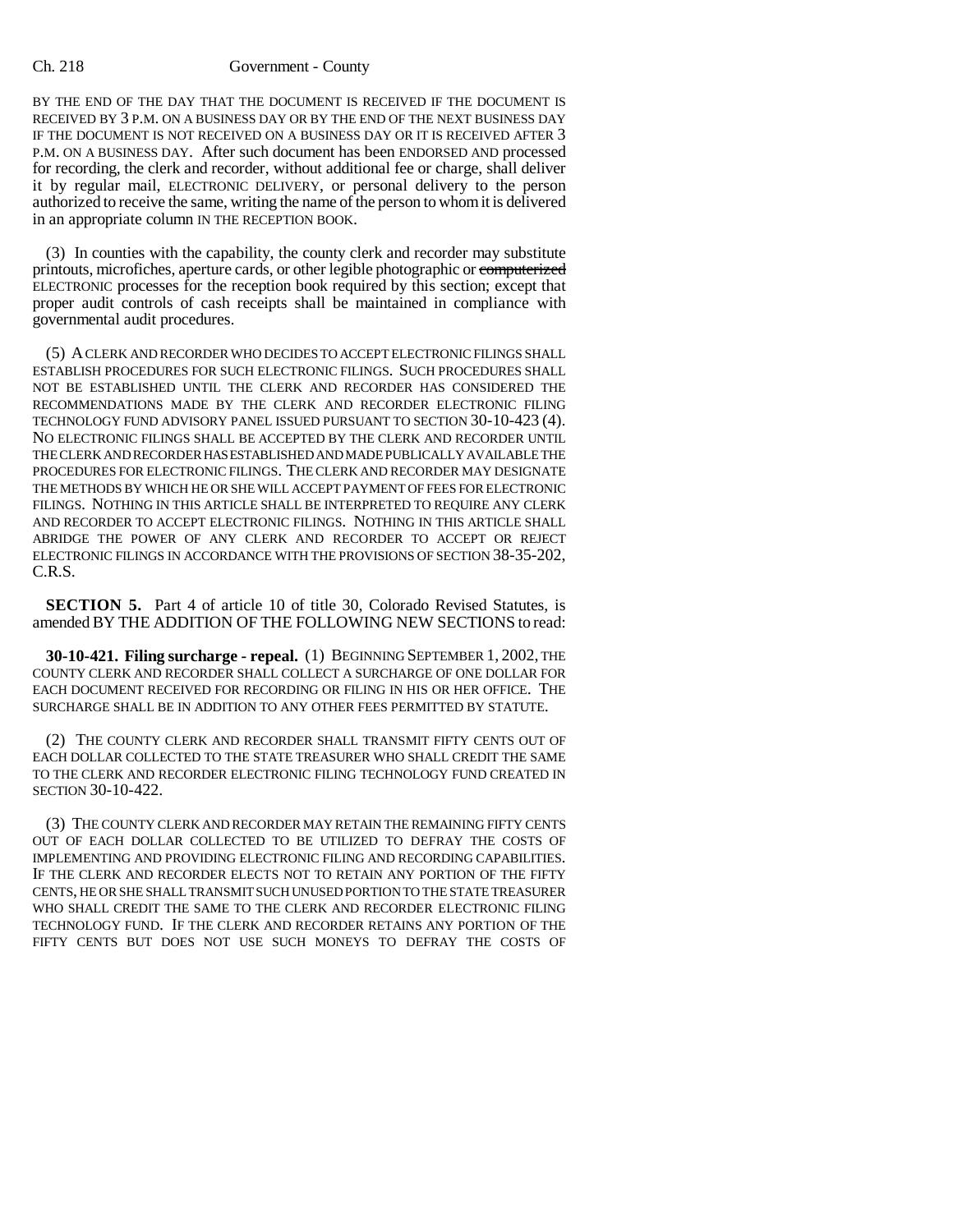IMPLEMENTING AND PROVIDING ELECTRONIC FILING AND RECORDING CAPABILITIES BY JANUARY 1, 2006, HE OR SHE SHALL IMMEDIATELY TRANSMIT THE UNUSED MONEYS TO THE STATE TREASURER WHO SHALL CREDIT THE SAME TO THE FUND.

(4) COUNTY GOVERNMENTS SHALL BE EXEMPT FROM ALL FEES AUTHORIZED TO BE COLLECTED UNDER THE PROVISIONS OF THIS SECTION IF THE COUNTY OR ANY AGENCY THEREOF IS THE GRANTOR OR GRANTEE OF THE DOCUMENT BEING RECORDED OR IF A DELEGATE CHILD SUPPORT ENFORCEMENT UNIT FILES OR RECORDS DOCUMENTS FOR THE PURPOSE OF COLLECTING CHILD SUPPORT, CHILD SUPPORT ARREARS, MAINTENANCE, MAINTENANCE WHEN COMBINED WITH CHILD SUPPORT, RETROACTIVE SUPPORT, OR CHILD SUPPORT DEBT.

(5) THIS SECTION IS REPEALED, EFFECTIVE JULY 1, 2005.

**30-10-422. Clerk and recorder electronic filing technology fund.** (1) THERE IS HEREBY CREATED A FUND TO BE KNOWN AS THE CLERK AND RECORDER ELECTRONIC FILING TECHNOLOGY FUND, REFERRED TO IN THIS SECTION AS THE "FUND". THE FUND SHALL BE ADMINISTERED BY THE CLERK AND RECORDER ELECTRONIC FILING TECHNOLOGY FUND ADVISORY PANEL CREATED IN SECTION 30-10-423 AND SHALL CONSIST OF ALL MONEYS RECEIVED PURSUANT TO SECTION 30-10-421.

(2) THE MONEYS IN THE FUND SHALL BE USED BY THE CLERK AND RECORDER ELECTRONIC FILING TECHNOLOGY FUND ADVISORY PANEL TO MAKE GRANTS TO COUNTIES THAT APPLY FOR SUCH GRANTS. IT IS THE INTENT OF THE GENERAL ASSEMBLY THAT THE GRANTS SHALL BE GIVEN TO COUNTIES THAT OTHERWISE LACK SUFFICIENT RESOURCES TO PURCHASE THE TECHNOLOGY NECESSARY FOR THE CLERK AND RECORDERS TO ACCEPT ELECTRONIC FILINGS.

(3) THE MONEYS IN THE FUND SHALL NOT BE DEPOSITED IN OR TRANSFERRED TO THE GENERAL FUND OF THIS STATE OR ANY OTHER FUND. ANY INTEREST EARNED ON THE INVESTMENT OR DEPOSIT OF MONEYS IN THE FUND SHALL BE CREDITED TO AND USED FOR THE SAME PURPOSE AS OTHER MONEYS IN SAID FUND.

**30-10-423. Clerk and recorder electronic filing technology fund advisory panel - creation - powers - repeal.** (1) THERE IS HEREBY CREATED THE CLERK AND RECORDER ELECTRONIC FILING TECHNOLOGY FUND ADVISORY PANEL IN THE DEPARTMENT OF STATE, REFERRED TO IN THIS SECTION AS THE "PANEL".

(2) (a) THE PANEL SHALL CONSIST OF FIVE MEMBERS APPOINTED BY THE SECRETARY OF STATE AS FOLLOWS:

(I) TWO MEMBERS SHALL BE CLERK AND RECORDERS.

(II) ONE MEMBER SHALL BE A COUNTY COMMISSIONER.

(III) ONE MEMBER SHALL BE A PERSON WITH EXPERTISE IN INFORMATION TECHNOLOGY FROM THE DEPARTMENT OF STATE OR THE OFFICE OF INNOVATION AND TECHNOLOGY.

(IV) ONE MEMBER SHALL BE A REPRESENTATIVE OF THE CLERK AND RECORDER'S E-RECORDING TASK FORCE.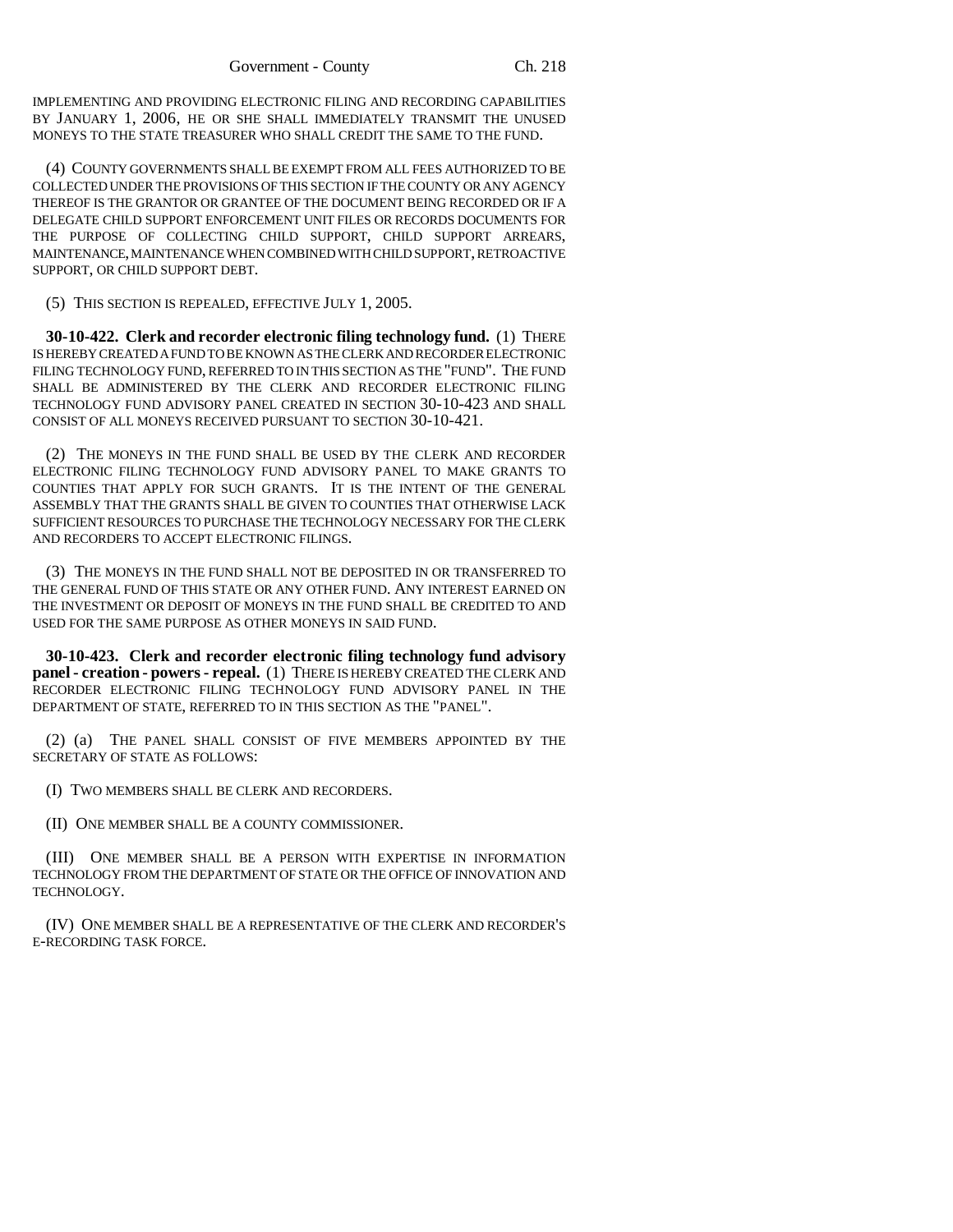#### Ch. 218 Government - County

(b) THE TERMS FOR ALL MEMBERS SHALL BE FOUR YEARS.

(3) THE PANEL SHALL MEET AT LEAST TWICE EACH YEAR AND SHALL KEEP A RECORD OF ITS PROCEEDINGS. MEMBERS OF THE PANEL SHALL SERVE WITHOUT COMPENSATION BUT SHALL BE ENTITLED TO REIMBURSEMENT FOR ACTUAL AND NECESSARY EXPENSES INCURRED IN THE PERFORMANCE OF THEIR DUTIES.

(4) THE PANEL SHALL RECOMMEND PROCEDURES TO THE CLERKS AND RECORDERS FOR ELECTRONIC FILINGS AND RECORDINGS. SUCH RECOMMENDATIONS SHALL BE MADE NO LATER THAN MARCH 1, 2003.

(5) THE PANEL SHALL HAVE THE POWER TO REVIEW GRANT APPLICATIONS AND APPROVE GRANTS TO COUNTIES FUNDED BY THE CLERK AND RECORDER ELECTRONIC FILING TECHNOLOGY FUND AS PROVIDED FOR IN SECTION 30-10-422. THE PANEL SHALL ALSO HAVE THE POWER TO EXERCISE ANY OTHER POWERS OR PERFORM ANY OTHER DUTIES THAT ARE CONSISTENT WITH THE RULES PROMULGATED BY THE SECRETARY OF STATE.

(6) THE MONEYS IN THE CLERK AND RECORDER ELECTRONIC FILING TECHNOLOGY FUND SHALL BE SUBJECT TO ANNUAL APPROPRIATION BY THE GENERAL ASSEMBLY TO THE PANEL FOR THE SOLE PURPOSE OF PROVIDING GRANTS TO COUNTIES THAT OTHERWISE LACK SUFFICIENT RESOURCES TO PURCHASE THE TECHNOLOGY NECESSARY FOR THE CLERK AND RECORDERS TO ACCEPT ELECTRONIC FILINGS; EXCEPT THAT AN AMOUNT EQUAL TO THE DIRECT AND INDIRECT COSTS INCURRED BY THE PANEL IN IMPLEMENTING THE PROVISIONS OF THIS SECTION AND RELATED RULES PROMULGATED BY THE SECRETARY OF STATE MAY BE USED BY THE PANEL TO COVER SUCH COSTS.

(7) THE SECRETARY OF STATE SHALL PROMULGATE RULES NECESSARY TO ESTABLISH A GRANT APPLICATION PROCESS AND ANY OTHER RULES NECESSARY TO IMPLEMENT PROVISIONS OF THIS SECTION.

(8) THIS SECTION IS REPEALED, EFFECTIVE JULY 1, 2006.

**SECTION 6.** 12-55-102, Colorado Revised Statutes, is amended BY THE ADDITION OF THE FOLLOWING NEW SUBSECTIONS to read:

**12-55-102. Definitions.** As used in this part 1, unless the context otherwise requires:

(1.1) "ELECTRONIC" MEANS RELATING TO TECHNOLOGY HAVING ELECTRICAL, DIGITAL, MAGNETIC, WIRELESS, OPTICAL, ELECTROMAGNETIC, OR SIMILAR CAPABILITIES.

(1.2) "ELECTRONIC RECORD" MEANS A RECORD CONTAINING INFORMATION THAT IS CREATED, GENERATED, SENT, COMMUNICATED, RECEIVED, OR STORED BY ELECTRONIC MEANS.

(1.3) "ELECTRONIC SIGNATURE" MEANS AN ELECTRONIC SOUND, SYMBOL, OR PROCESS ATTACHED TO OR LOGICALLY ASSOCIATED WITH AN ELECTRONIC RECORD AND EXECUTED OR ADOPTED BY A PERSON WITH THE INTENT TO SIGN THE ELECTRONIC RECORD.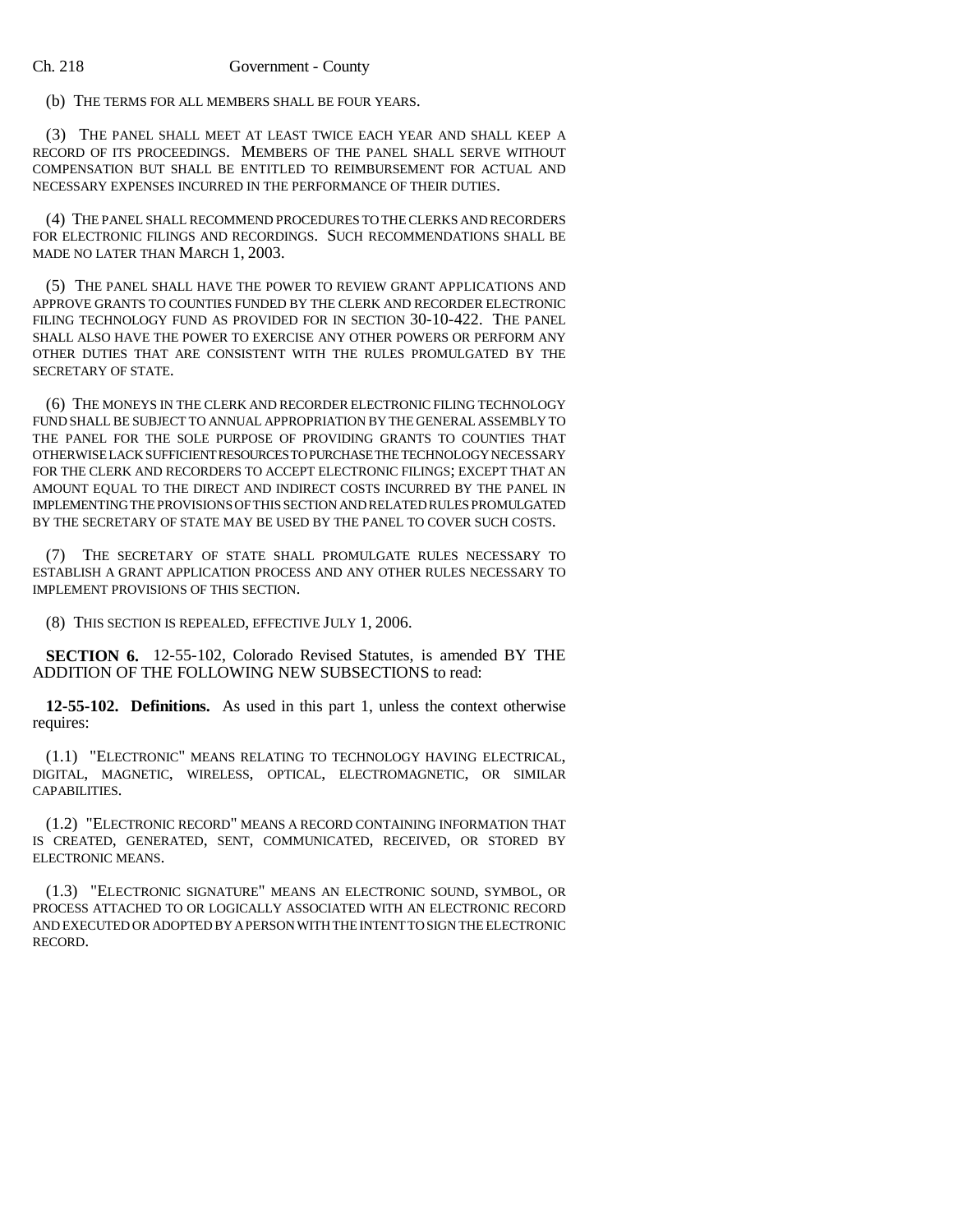**SECTION 7.** Part 1 of article 55 of title 12, Colorado Revised Statutes, is amended BY THE ADDITION OF A NEW SECTION to read:

**12-55-106.5. Notary's electronic signature - secretary of state.** (1) IN EVERY INSTANCE, THE ELECTRONIC SIGNATURE OF A NOTARY PUBLIC SHALL CONTAIN THE FOLLOWING ELEMENTS, ALL OF WHICH SHALL BE IMMEDIATELY PERCEPTIBLE AND REPRODUCIBLE IN THE ELECTRONIC RECORD TO WHICH THE NOTARY'S ELECTRONIC SIGNATURE IS ATTACHED: THE NOTARY'S NAME; THE WORDS "NOTARY PUBLIC" AND "STATE OF COLORADO"; AND THE WORDS "MY COMMISSION EXPIRES" FOLLOWED BY THE EXPIRATION DATE OF THE NOTARY'S COMMISSION. A NOTARY'S ELECTRONIC SIGNATURE SHALL CONFORM TO ANY STANDARDS PROMULGATED BY THE SECRETARY OF STATE.

(2) THE SECRETARY OF STATE SHALL PROMULGATE RULES NECESSARY TO ESTABLISH STANDARDS, PROCEDURES, PRACTICES, FORMS, AND RECORDS RELATING TO A NOTARY'S ELECTRONIC SIGNATURE.

(3) TO THE EXTENT THE PROVISIONS OF THIS PART 1 DIFFER FROM THE REQUIREMENTS OF THE FEDERAL "ELECTRONIC SIGNATURES IN GLOBAL AND NATIONAL COMMERCE ACT", 15 U.S.C. SEC. 7001 ET SEQ., THE PROVISIONS OF THIS PART 1 ARE INTENDED TO MODIFY, LIMIT, OR SUPERCEDE THE REQUIREMENTS OF SUCH ACT, AS PROVIDED FOR IN SECTION 7002 (a) OF SUCH ACT.

**SECTION 8.** 12-55-110 (1) (a), Colorado Revised Statutes, is amended to read:

**12-55-110. Powers and limitations.** (1) Every notary public is empowered to:

(a) Take acknowledgments and other unsworn statements, proof of execution, and attest documents AND ELECTRONIC RECORDS;

**SECTION 9.** 12-55-110.5 (1) (a) and (1) (b), Colorado Revised Statutes, are amended to read:

**12-55-110.5. Accommodation of physical limitations.** (1) A notary public may certify as to the subscription or signature of an individual when it appears that such individual has a physical limitation that restricts such individual's ability to sign by writing or making a mark, pursuant to the following:

(a) The name of an individual may be signed, OR ATTACHED ELECTRONICALLY IN THE CASE OF AN ELECTRONIC RECORD, by another individual other than the notary public at the direction and in the presence of the individual whose name is to be signed and in the presence of the notary public.

(b) The words "Signature written by" OR "SIGNATURE ATTACHED BY" IN THE CASE OF AN ELECTRONIC RECORD, "(name of individual directed to sign OR DIRECTED TO ATTACH) at the direction and in the presence of (name as signed) on whose behalf the signature was written" OR "ATTACHED ELECTRONICALLY" IN THE CASE OF AN ELECTRONIC RECORD, or words of substantially similar effect shall appear under or near the signature.

**SECTION 10.** 12-55-111 (2), Colorado Revised Statutes, is amended BY THE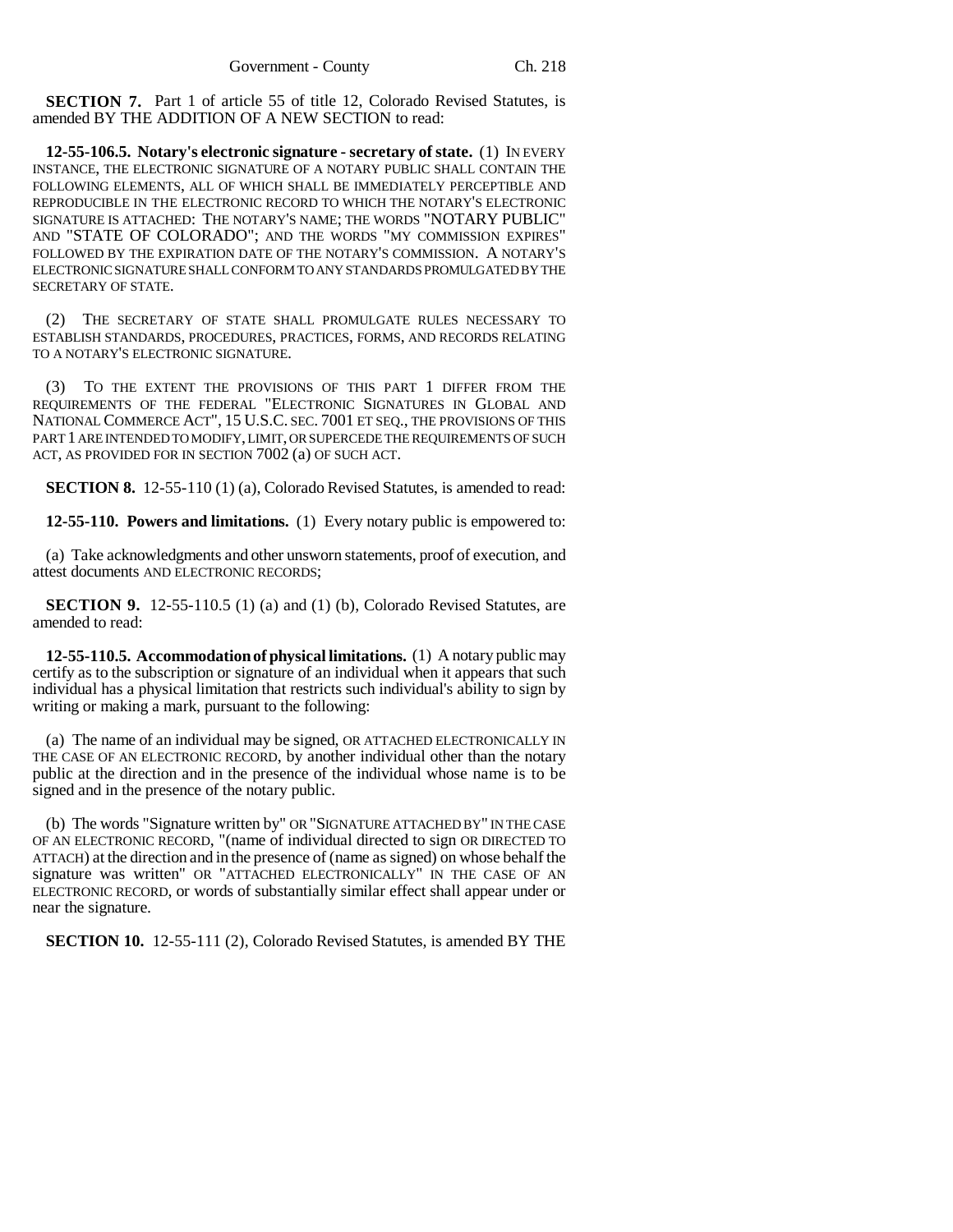### ADDITION OF A NEW PARAGRAPH to read:

**12-55-111. Journal.** (2) For each notarial act, a notary's journal may contain the following information:

(e.5) A CERTIFICATE OF AUTHENTICATION OF EACH NOTARIZED ELECTRONIC SIGNATURE BY THE PROVIDER OF THE ELECTRONIC SIGNATURE OR EACH PERSON WHOSE OATH, AFFIRMATION, ACKNOWLEDGMENT, AFFIDAVIT, DECLARATION, DEPOSITION, PROTEST, VERIFICATION, OR OTHER STATEMENT IS TAKEN;

**SECTION 11.** 12-55-111 (3) (a), Colorado Revised Statutes, is amended to read:

**12-55-111. Journal.** (3) (a) Subsection (1) of this section shall not apply to any document OR ELECTRONIC RECORD where the original or a copy of such document OR ELECTRONIC RECORD contains the information otherwise required to be entered in the notary's journal and such original or copy OR ELECTRONIC RECORD is retained by the notary's firm or employer in the regular course of business.

**SECTION 12.** 12-55-112 (1), Colorado Revised Statutes, is amended, and the said 12-55-112 is further amended BY THE ADDITION OF A NEW SUBSECTION, to read:

**12-55-112. Official signature - rubber stamp seal - seal embosser - notary's electronic signature.** (1) At the time of notarization, a notary public shall sign such notary's official signature on every notary certificate OR IN THE CASE OF AN ELECTRONIC RECORD, A NOTARY PUBLIC SHALL AFFIX HIS OR HER ELECTRONIC SIGNATURE.

(4.5) IN THE CASE OF NOTARIZATION OF AN ELECTRONIC RECORD, THE APPLICATION OF A NOTARY'S ELECTRONIC SIGNATURE IN LIEU OF A HANDWRITTEN SIGNATURE AND RUBBER STAMP SEAL OR SEAL EMBOSSER IS SUFFICIENT.

**SECTION 13.** 12-55-113, Colorado Revised Statutes, is amended to read:

**12-55-113. Lost journal or official seal.** Every notary public shall send or have delivered notice to the secretary of state within thirty days after the notary loses or misplaces such notary's journal of notarial acts, or official seal, OR THE NOTARY BECOMES AWARE THAT ANY OTHER PERSON HAS ELECTRONIC CONTROL OF HIS OR HER ELECTRONIC SIGNATURE. The fee payable to the secretary of state for recording notice of a lost journal, or seal, OR THAT ANOTHER PERSON HAS ELECTRONIC CONTROL OF A NOTARY'S ELECTRONIC SIGNATURE shall be determined and collected pursuant to section 24-21-104 (3), C.R.S.

**SECTION 14.** 12-55-118, Colorado Revised Statutes, is amended to read:

**12-55-118. Wrongful possession of journal or seal.** Any person who unlawfully possesses and uses a notary's journal, an official seal, A NOTARY'S ELECTRONIC SIGNATURE, or any papers, or copies, OR ELECTRONIC RECORDS relating to notarial acts is guilty of a class 3 misdemeanor.

**SECTION 15.** 12-55-119, Colorado Revised Statutes, is amended to read: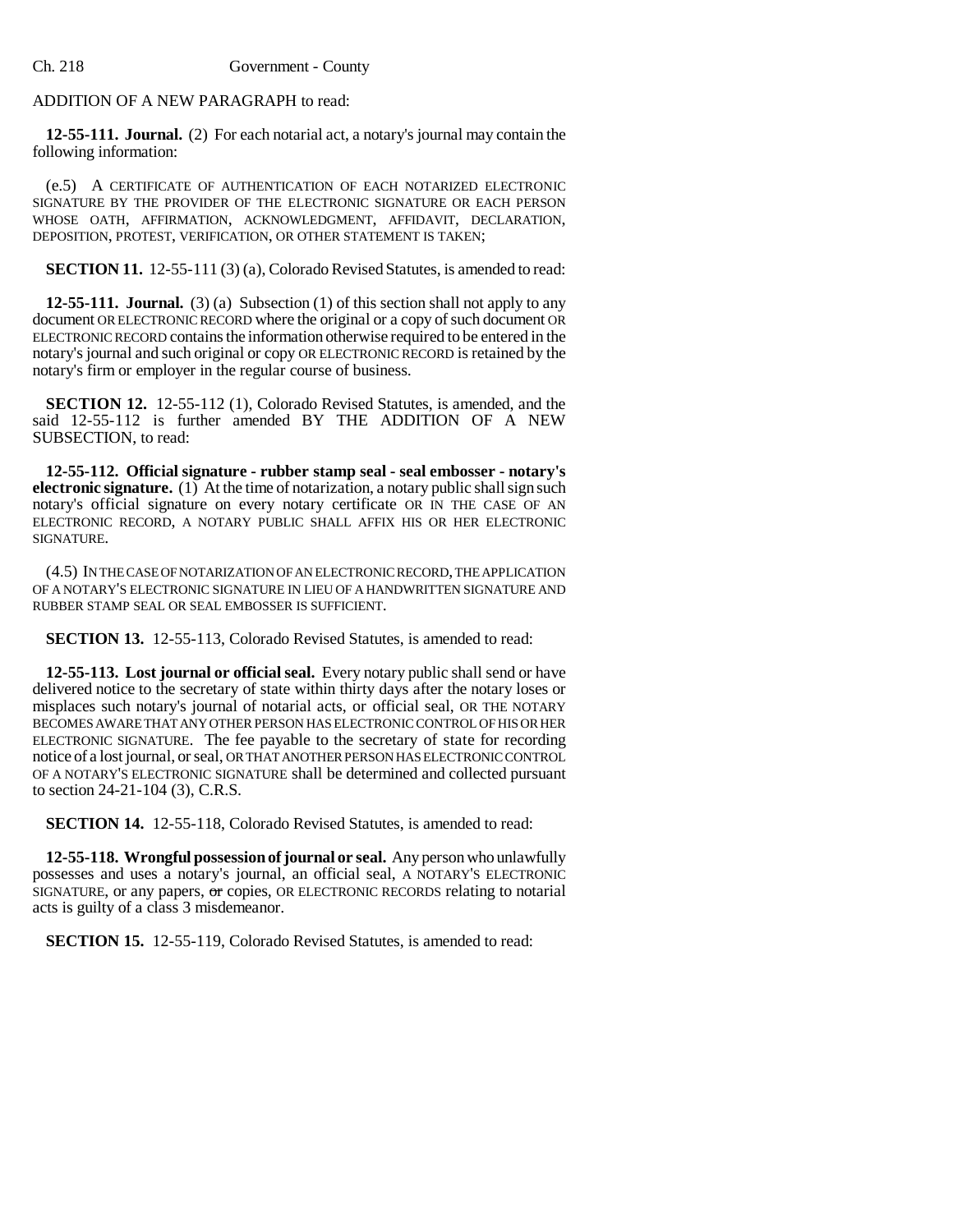**12-55-119. Affirmation procedures - form.** (1) If an affirmation is to be administered by the notary public in writing, the person taking the affirmation shall sign his name thereto, and the notary public shall write or print under the text of the affirmation the fact that the document has been subscribed and affirmed, or sworn to before me in the county of \_\_\_\_\_\_\_\_, state of Colorado, this \_\_\_\_\_\_ day of \_\_\_\_\_,  $20$ .

(official signature, seal, and commission expiration date of notary) .

(2) IF AN AFFIRMATION IS TO BE ADMINISTERED BY THE NOTARY PUBLIC IN AN ELECTRONIC RECORD, THE PERSON TAKING THE AFFIRMATION SHALL ATTACH HIS OR HER ELECTRONIC SIGNATURE THERETO. WITHIN THE AFFIRMATION, THE NOTARY SHALL ADD THE FACT THAT THE DOCUMENT HAS BEEN SUBSCRIBED AND AFFIRMED, OR SWORN TO BEFORE ME IN THE COUNTY OF \_\_\_\_\_\_\_\_\_\_, STATE OF COLORADO, THIS  $\_$  DAY OF  $\_$ , 20 $\_$ .

(NOTARY'S ELECTRONIC SIGNATURE) .

**SECTION 16.** 12-55-204 (2) (b), Colorado Revised Statutes, is amended to read:

**12-55-204. Authentication of authority of officer.** (2) If the notarial act is performed by a person authorized by the laws or regulations of a foreign country to perform the act, there is sufficient proof of the authority of that person to act if:

(b) EITHER the official seal of the person performing the notarial act is affixed to the document, OR, IN THE CASE OF AN ELECTRONIC RECORD, SUCH INFORMATION THAT IS REQUIRED IN LIEU OF A NOTARY SEAL BY THE LAWS OF THE PLACE GRANTING NOTARIAL AUTHORITY TO THE PERSON PERFORMING THE NOTARIAL ACT IS ATTACHED TO OR LOGICALLY ASSOCIATED WITH THE DOCUMENT; or

**SECTION 17.** 12-55-211, Colorado Revised Statutes, is amended to read:

**12-55-211. Seals.** Whenever any law, rule, or regulation requires the use of a seal, it shall be sufficient that a rubber stamp with a facsimile affixed thereon of the seal required to be used is placed or stamped upon the document requiring the seal with indelible ink OR, IN THE CASE OF AN ELECTRONIC RECORD, ATTACHMENT OF SUCH INFORMATION THAT IS REQUIRED IN LIEU OF A NOTARY SEAL BY THE LAWS OF THE PLACE GRANTING NOTARIAL AUTHORITY TO THE PERSON PERFORMING THE NOTARIAL ACT SHALL BE SUFFICIENT IN LIEU OF ANY OTHER FORM OF NOTARY SEAL.

**SECTION 18. Appropriation.** In addition to any other appropriation, there is hereby appropriated to the department of state, for the fiscal year beginning July 1, 2002, the sum of five hundred twenty-two thousand seven hundred fourteen dollars (\$522,714) and 0.1 FTE, or so much thereof as may be necessary, for the implementation of this act. Of this amount, five hundred twenty thousand eight hundred thirty-four dollars (\$520,834) shall be from the clerk and recorder electronic filing technology fund created in section 30-10-422, Colorado Revised Statutes, and one thousand eight hundred eighty dollars (\$1,880) shall be from the notary administration cash fund created in section 12-55-102.5, Colorado Revised Statutes.